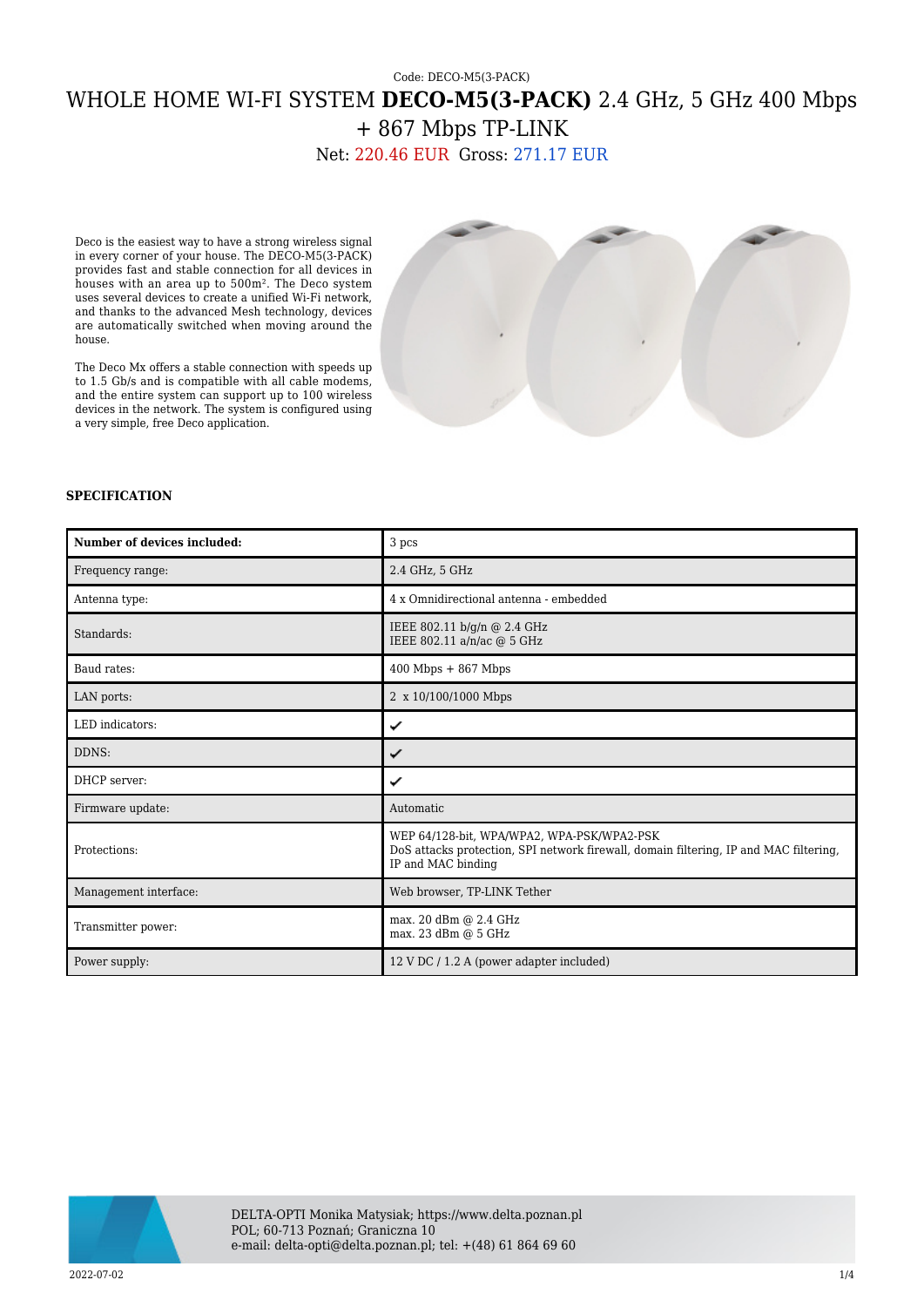| Main features:                 | • The Deco Mx offers a stable connection with speeds up to 1.5 Gb/s and is<br>compatible with all cable modems, and the entire system can support up to 100<br>wireless devices in the network<br>• TP-Link Mesh technology: MU-MIMO, Automatic route selection, AP control,<br>Bandwidth control, Beamforming<br>• Port forwarding<br>$\cdot$ IPv4/IPv6<br>• Guest Network - a separate and secure network for guests<br>• Black list<br>• Firewall<br>• WMM (Wi-Fi Multimedia)<br>• Internet access filtering<br>• Access control, parental control<br>• Remote management<br>• Static / dynamic routing<br>• Wireless transmission statistics |
|--------------------------------|--------------------------------------------------------------------------------------------------------------------------------------------------------------------------------------------------------------------------------------------------------------------------------------------------------------------------------------------------------------------------------------------------------------------------------------------------------------------------------------------------------------------------------------------------------------------------------------------------------------------------------------------------|
| System requirements:           | • Android 4.3 or newer<br>$\cdot$ iOS 8.0 or newer<br>• Bluetooth 4.0 or newer                                                                                                                                                                                                                                                                                                                                                                                                                                                                                                                                                                   |
| Operation temp:                | 0 °C  40 °C                                                                                                                                                                                                                                                                                                                                                                                                                                                                                                                                                                                                                                      |
| Permissible relative humidity: | 10 %  90 % (non-condensing)                                                                                                                                                                                                                                                                                                                                                                                                                                                                                                                                                                                                                      |
| Weight:                        | $0.22$ kg                                                                                                                                                                                                                                                                                                                                                                                                                                                                                                                                                                                                                                        |
| Dimensions:                    | Ø 120 x 37 mm                                                                                                                                                                                                                                                                                                                                                                                                                                                                                                                                                                                                                                    |
| Manufacturer / Brand:          | TP-LINK                                                                                                                                                                                                                                                                                                                                                                                                                                                                                                                                                                                                                                          |
| Guarantee:                     | 3 years                                                                                                                                                                                                                                                                                                                                                                                                                                                                                                                                                                                                                                          |

## **PRESENTATION**

Top view:



Device connectors:



DELTA-OPTI Monika Matysiak; https://www.delta.poznan.pl POL; 60-713 Poznań; Graniczna 10 e-mail: delta-opti@delta.poznan.pl; tel: +(48) 61 864 69 60

2022-07-02 2/4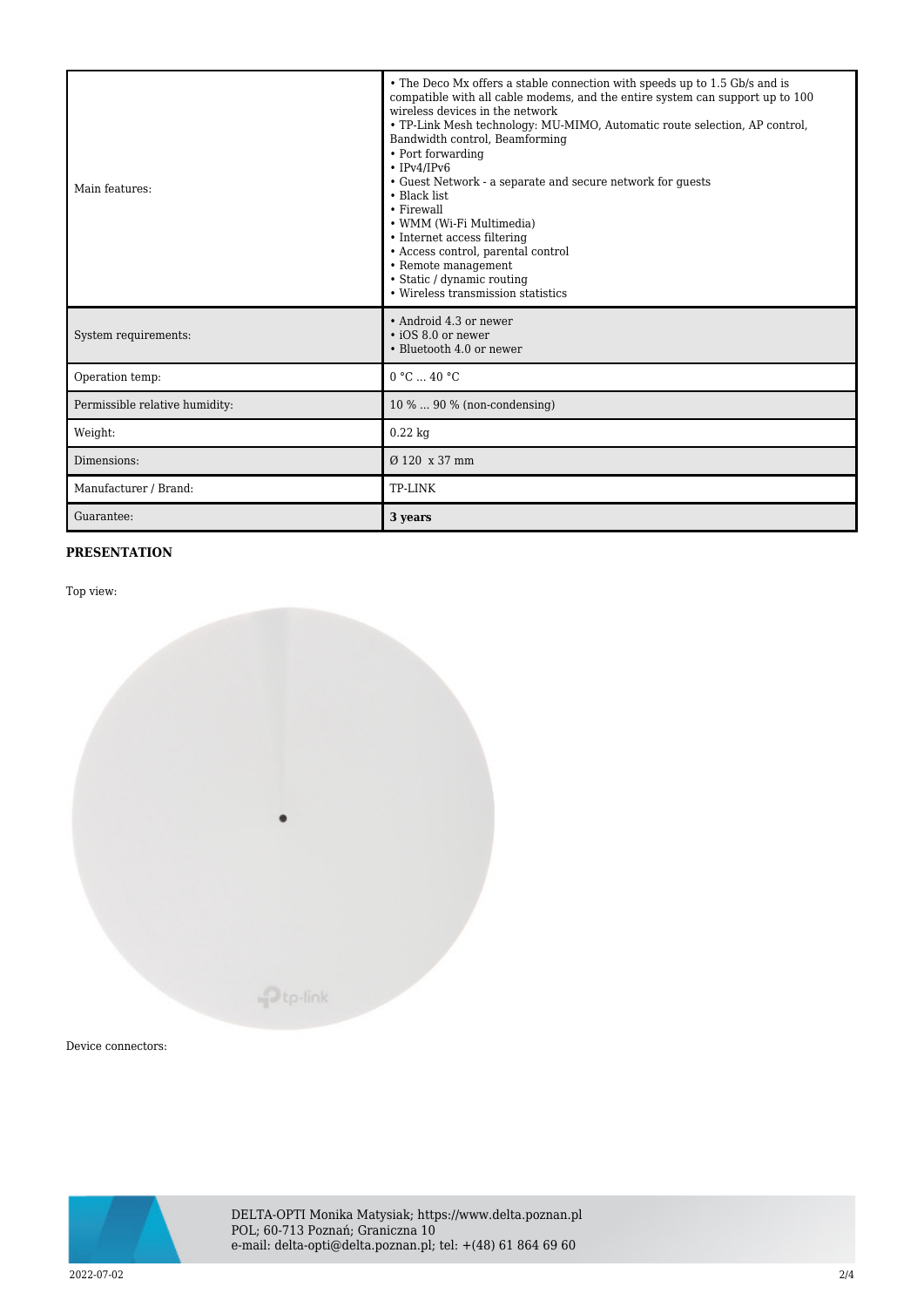

## Bottom view:





DELTA-OPTI Monika Matysiak; https://www.delta.poznan.pl POL; 60-713 Poznań; Graniczna 10 e-mail: delta-opti@delta.poznan.pl; tel: +(48) 61 864 69 60

 $2022$ -07-02  $3/4$